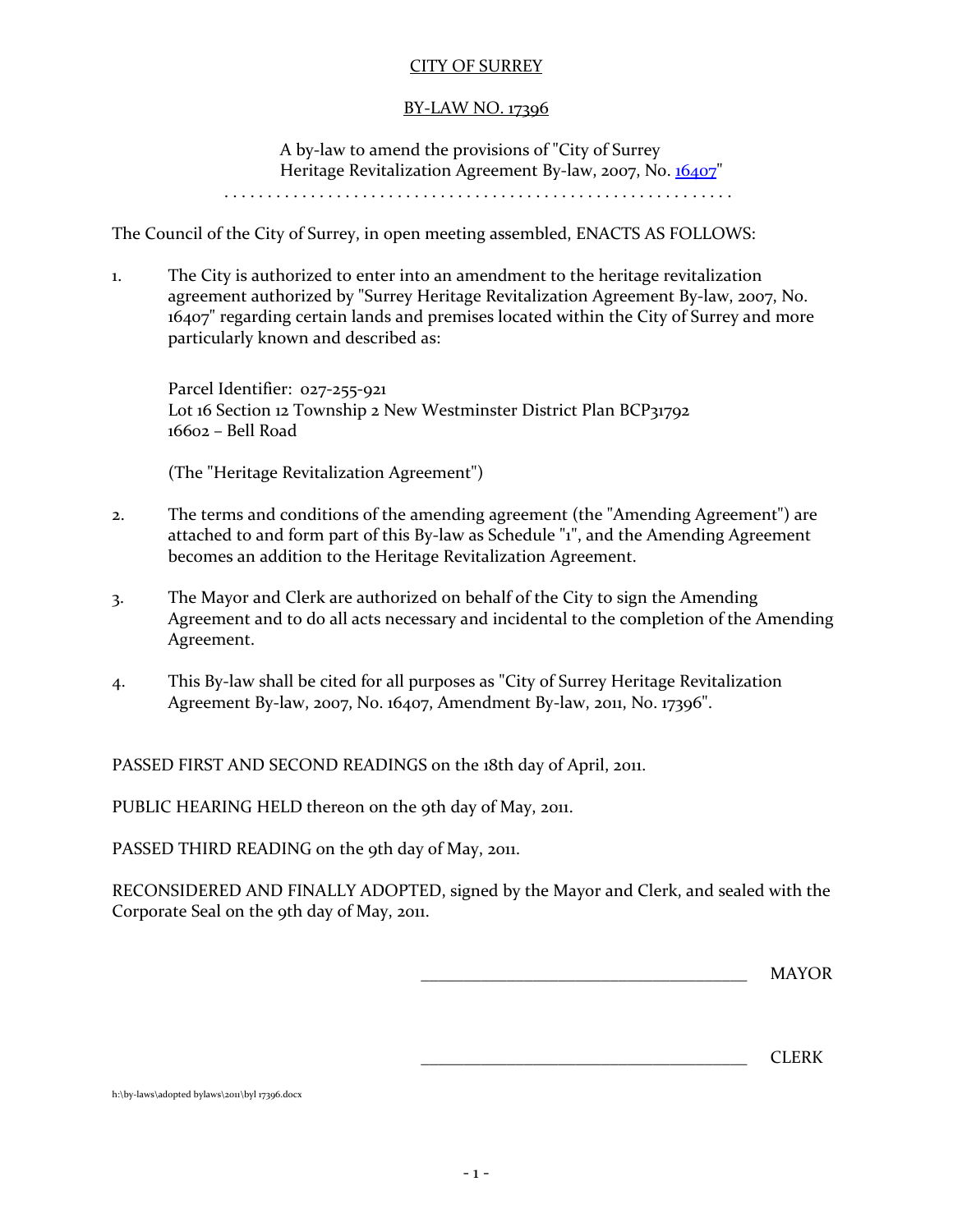### **SCHEDULE 1**

#### **SURREY HERITAGE REVITALIZATION AGREEMENT CHARLES BELL HOUSE AMENDING AGREEMENT**

**THIS AGREEMENT** dated for reference the day of the day of the setting  $\frac{1}{2}$ .

#### **BETWEEN:**

### **CITY OF SURREY**

14245 - 56th Avenue Surrey, B.C.,  $V_3X_3A_2$ 

(the "City")

**OF THE FIRST PART**

**AND:**

**57 TH AVENUE DEVELOPMENTS LTD., INC. NO. 766857** 305 - 9288 120 Street Surrey, BC  $V_3V_4B8$ 

(the "Owner")

### **OF THE SECOND PART**

#### **WHEREAS:**

- A. The City and 57<sup>th</sup> Avenue Developments Ltd. (the "Owner") entered into a Heritage Revitalization Agreement dated for reference June 26, 2007 (the "Agreement") for the conservation, restoration, maintenance, and protection of the Lands, including the Charles Bell House, as more particularly described in the Agreement;
- B. The City and the Owner wish to amend the terms of the Agreement to vary the Zoning By-law to increase the permitted floor area on the Lands.
- C. Each capitalized term not otherwise defined herein shall have the meaning ascribed to it in the Agreement;

**NOW THEREFORE** this Amending Agreement witnesses that in consideration of the sum of \$1.00 paid by each party to the other and other good and valuable consideration (the receipt and sufficiency of which each party hereby acknowledges), the parties hereby covenant and agree as follows:

### **1. Amendments**

The Agreement is hereby amended as follows:

1.1. By deleting Section 3 of the Agreement, and replacing it with the following: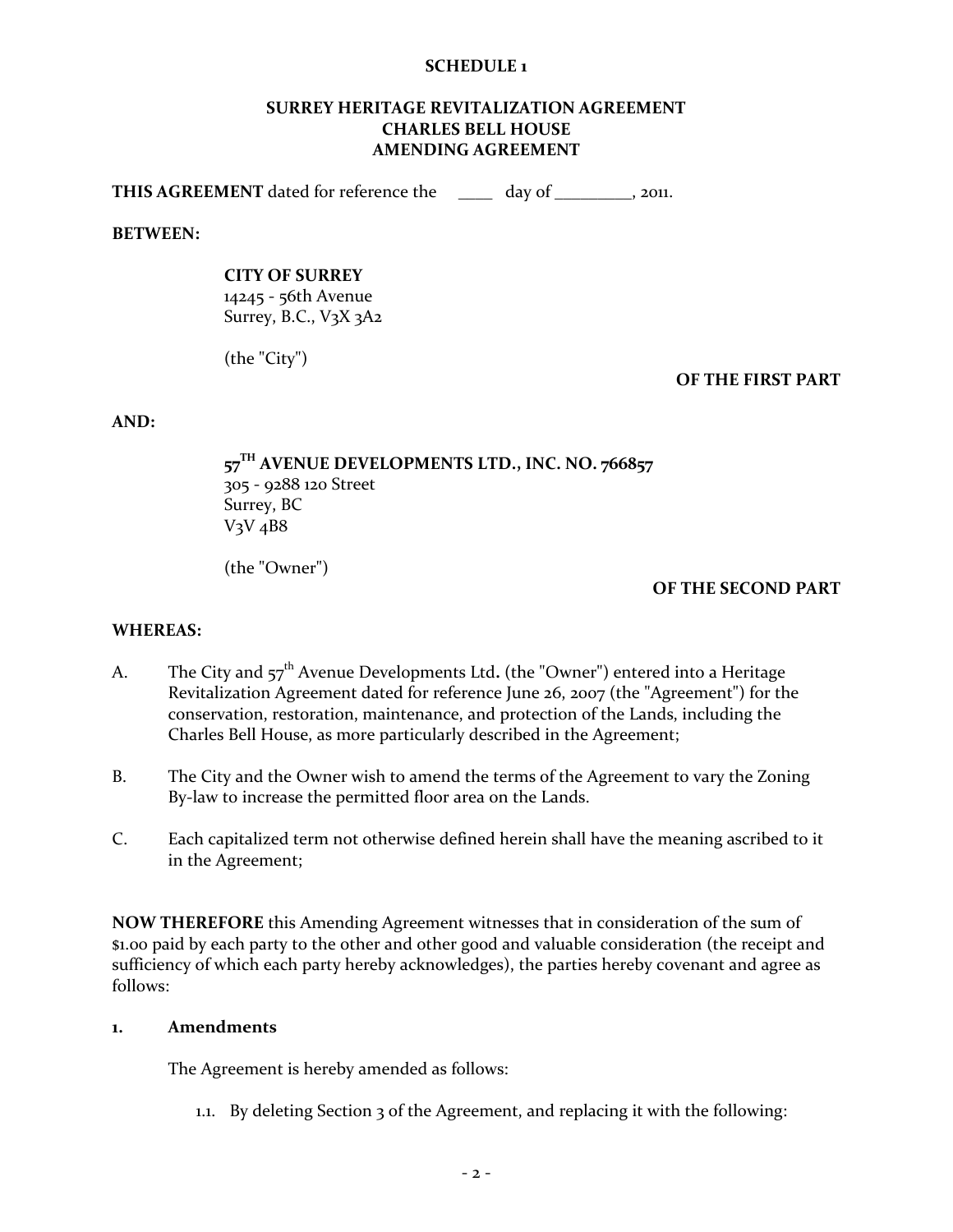- 3. Pursuant to Section  $966(2)$  (b) of the Local Government Act, Part 16 Single Family Residential Zone (RF), Section D. Density, Sub-section 2 of the City of Surrey Zoning By-law, 1993, No. 12000, as amended, is hereby varied in respect of the Lands as set out in Schedule "C" which is incorporated into and forms part of this Agreement.
- 1.2. By inserting the following new Schedule "C" following Schedule "B" of the Agreement:

# **Schedule "C"**

# **PROVISIONS TO VARY AND SUPPLEMENT CITY BY-LAWS**

(1) City of Surrey Zoning By-law, 1993, No. 12000, as amended, is varied or supplemented with respect to the Lands as follows:

In Part 16 Single Family Residential Zone (RF), Section D. Density, Sub-section 2 is varied by deleting clause (b) and replacing it with the following:

"(b) For *building* construction within a *lot,* the *floor area ratio* (FAR) shall not exceed 0.63, provided that the maximum allowable floor area shall not exceed 390 square meters (4,198 sq. ft.)."

(Note: Terms used in Schedule "C" of this Agreement that are italicized are defined in Surrey Zoning By-law, 1993, No. 12000, as amended, and shall take their meaning from the by-law.)

# **2. Due Execution**

The Owner hereby represents and warrants to the City that this Amending Agreement has been duly authorized and executed by the Owner and that the delivery of this Amending Agreement has been duly authorized by all necessary corporate action on the part of the Owner.

# **3. Full Force and Effect**

The City and the Owner hereby agree that the Agreement shall hereinafter be read and construed in conjunction with this Amending Agreement and be regarded as being amended only to the extent herein provided that all the terms, covenants, provisos, conditions and provisions of the Agreement, as amended hereby, shall continue to be in full force and effect and nothing herein contained shall operate or be construed to modify or otherwise affect the rights and obligations created by the Agreement as amended hereby.

# **4. Enurement**

This Agreement shall enure to the benefit of and be binding upon the respective successors and permitted assigns of the City and the Owner.